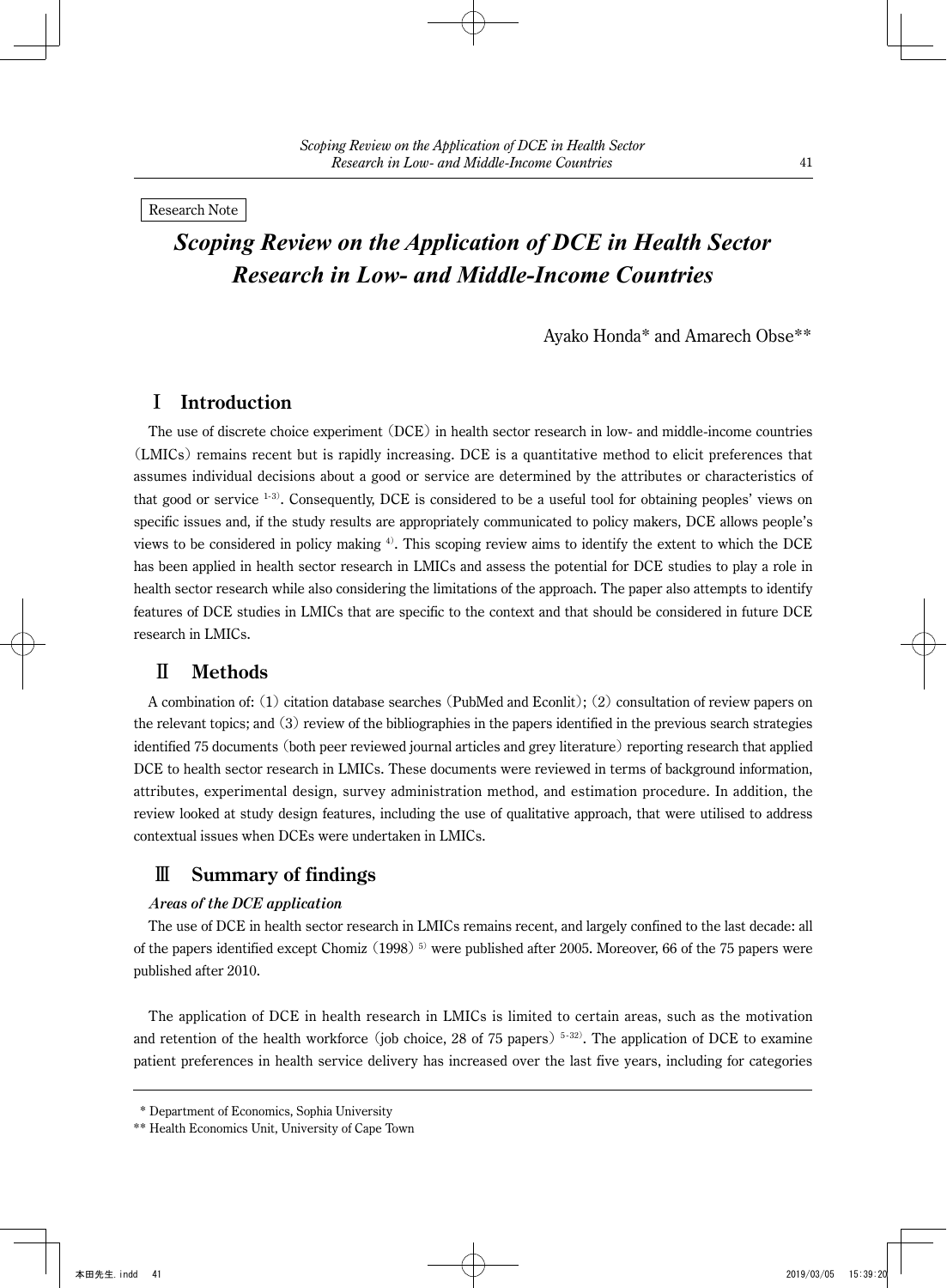such as contraceptives, facility child birth, HIV programmes, quality of health serrices, and health provider choice  $33-63$ ). DCE was also used to examine the relative importance of different criteria for priority setting  $64-68$ ), prevention and health promotion programmes  $69-73$ ), and assessment of the health worker resistance to new interventions  $74$ ). DCE was used to examine health care financing issues including provider payment mechanism preferences for community based health insurance (CBHI) $\frac{75}{75}$ , preferences for CBHI design schemes  $76$ ), and benefit entitlements for mandatory health insurance  $77$ ). In addition, two studies used the results of DCE in the economic evaluation of interventions for health worker retention  $^{78, 79}$ .

While the most studied cadres in DCE studies on job preferences in LMIC was medical students and clinicians  $5, 10, 12, 13, 15, 18, 28, 29, 31, 32)$ , an increasing number of studies look at the job preferences of nurses, nursing students, midwives  $6, 8, 9, 11, 14, 17, 20$ , and a mix of various health professions  $16, 19, 21, 26, 30$ . Two studies applied DCE to examine the motivation and retention of community health workers  $(CHWs)$ <sup>22, 25)</sup>.

Of the 75 DCE studies identified, 43 were undertaken in Africa; 21 in Asia; six in Latin America; and one in the Middle East. Two cross-country studies looked at more than two countries in Africa; 44, 58) one study included countries in both Asia and Africa;  $9$  and another studied countries in Asia, Africa and Latin America  $67$ ). Of the studies in Africa, only four DCE studies were undertaken in Francophone Africa <sup>21, 26, 37, 75)</sup>. Recently, there are an increasing number of DCE studies undertaken in the health sector in East Asia 32, 54, 56, 72, 82).

#### **Attributes and attribute levels**

The number of attributes included in the studies ranged from four to eight with an average of six. In addition to a review of relevant literature, most of the studies employed a qualitative approach (such as group discussions and/or in-depth interviews) to establish attributes and assign attribute levels. A number of studies did not clearly specify the methods used to analyse the qualitative data for the development of attributes and levels.

#### **Experimental design**

All of the studies employed fractional factorial design. Orthogonal design, based on orthogonal arrays, was most commonly used before 2010, but many of the studies published after 2010 employed statistically efficient designs, known as D-efficiency designs, to generate choice sets. Most of the studies used multiple choice design; with majority of these including an opt-out choice. Four studies applied 'labelled choice' design where the options presented had specific labels (such as 'rural job' and 'urban job' instead of 'job A' and 'job B')  $9,14, 15, 18$ . The number of choice sets varied from six to 24.

#### **Survey administration**

Sample sizes ranged from 30 to 3003, depending on the study aim and objectives: studies on priority setting had relatively small sample sizes (30-152), targeting the survey to health policy makers and mid-level health managers; and studies to elicit people's preferences for health care or quality of care used larger sample sizes  $(300-3003)$ . DCE studies with large sample sizes (i.e. more than 1,000) were undertaken as part of larger cohort studies or randomized control trials (RCTs). Most of the priority setting and job choice studies used self-administered questionnaires. However, the use of face-to-face interviews for job choice studies increased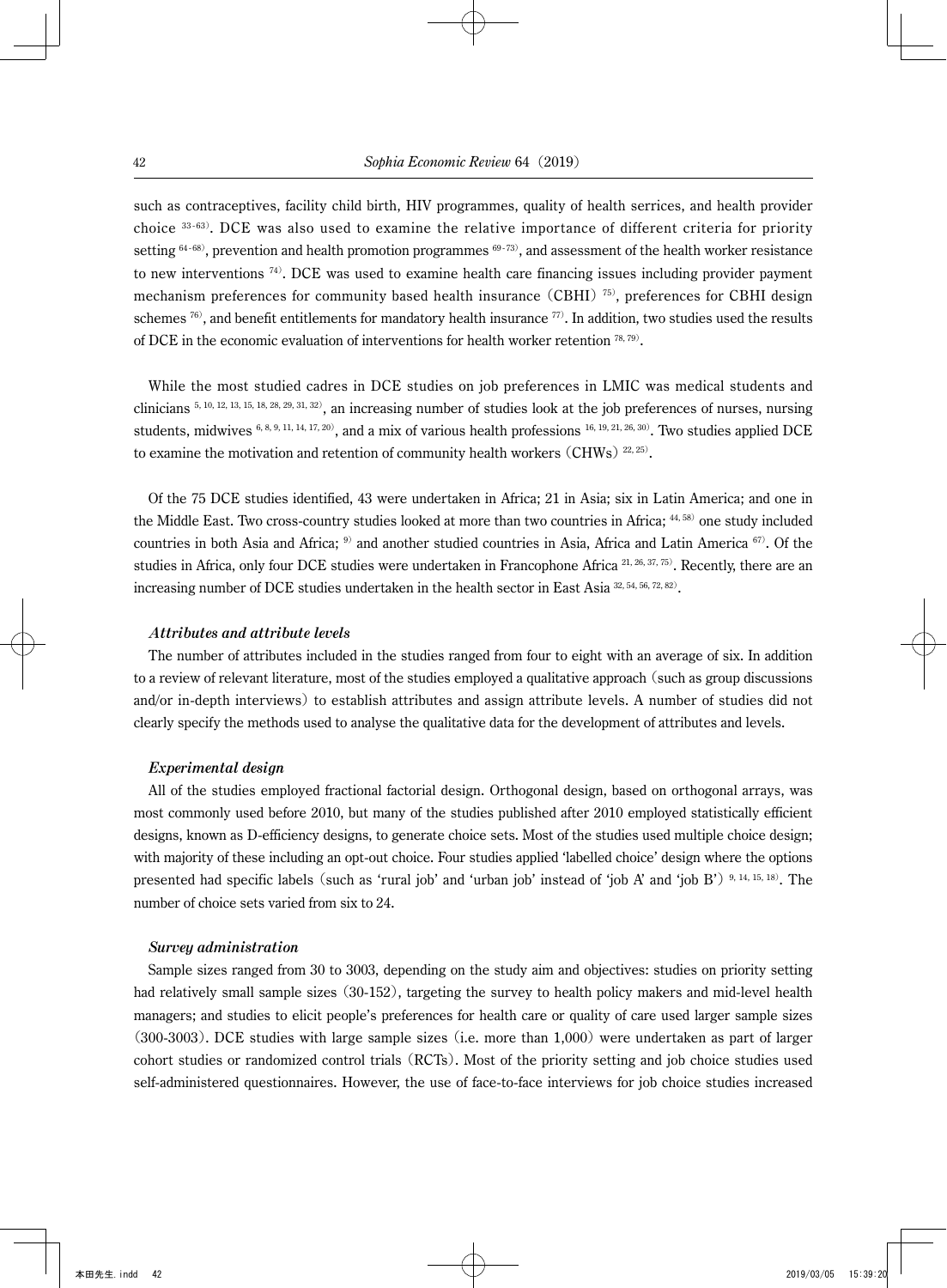after 2010 11, 12, 14, 15, 21-23, 25, 30).

### **Estimation procedure**

The analysis of DCE data typically involves regression models that have a dichotomous or polychotomous categorical dependent variable, such as a probit, logit, or multinominal logit specification  ${}^{81}$ . Many recent studies have applied mixed logit specifications that have relaxed the restrictions of multinomial logit models by allowing for heterogeneity of preferences for attributes by study participants 27, 32, 51, 53, 61, 62, 72, 77). A number of studies used latent class model for analysis, which has the same advantages as the mixed logit model 28, 50, 51, 58).

### **Incorporation of qualitative approach**

Most of the studies incorporate a qualitative approach to identify attributes that consider the study context and population. Individual interviews and focus group discussions (FGDs) are the most common qualitative approaches used when exploring attributes for consideration in DCE studies. Some studies used discussions with policy makers to identify attributes with greater policy relevance and that can realistically be implemented in the study context  $44, 45, 77, 82$ . Some studies used qualitative approaches to 'validate' and/or discuss the study results with people who are knowledgeable about the study context 23, 63). There is variation in the extent to which the methodological details of qualitative approaches are described, including on the number of interviews and FGDs undertaken, and in the analysis of qualitative data.

### **Specific features of DCE design required due to the LMIC setting**

An increasing number of studies are using pictures or graphics to visually describe choice sets, facilitate respondent comprehension of choice tasks and to stimulate interest in participation in the study  $^{39, 42, 45, 63, 76)}$ . In LMICs, particularly in Sub-Saharan African settings, face-to-face interviews are more commonly used to administer DCE than self-administered questionnaires, partly due to inadequate development of survey infrastructure. Some studies used more than two (local) languages to administer DCE surveys (using different language versions of the questionnaire) to cope with diversity in the study context and the population  $19, 22, 34, 38, 39, 63$ . Practical aspects associated with the DCE administration, including the availability of details on the study population, geographical access, security issues, etc., affected sampling strategies in a number of studies  $11, 33, 63$ .

# Ⅳ **Implications for future DCE studies in LMICs**

The diversity in topics studied by applying DCE in higher income countries is greater than that in LMIC settings. Literature reviews on DCE studies, including both high income countries and LMICs, indicate that DCE has been applied to examine:  $(1)$  factors relating to the patient experience;  $(2)$  health outcome valuations;  $(3)$  trade-offs between health outcomes and the patient experience;  $(4)$  estimation of utility weights within the Quality Adjusted Life Years  $(QALY)$  framework; (5) job choices; (6) priority setting frameworks; (7) health professionals' preferences for treatment options; and  $(8)$  preferences for health insurance  $83$ ). In the last few years, an increasing number of DCE studies in LMICs have looked at more diverse health systems issues, including healthcare provider choice, health insurance benefits, HIV/AIDS programmes, treatment choices and prevention and health promotion options.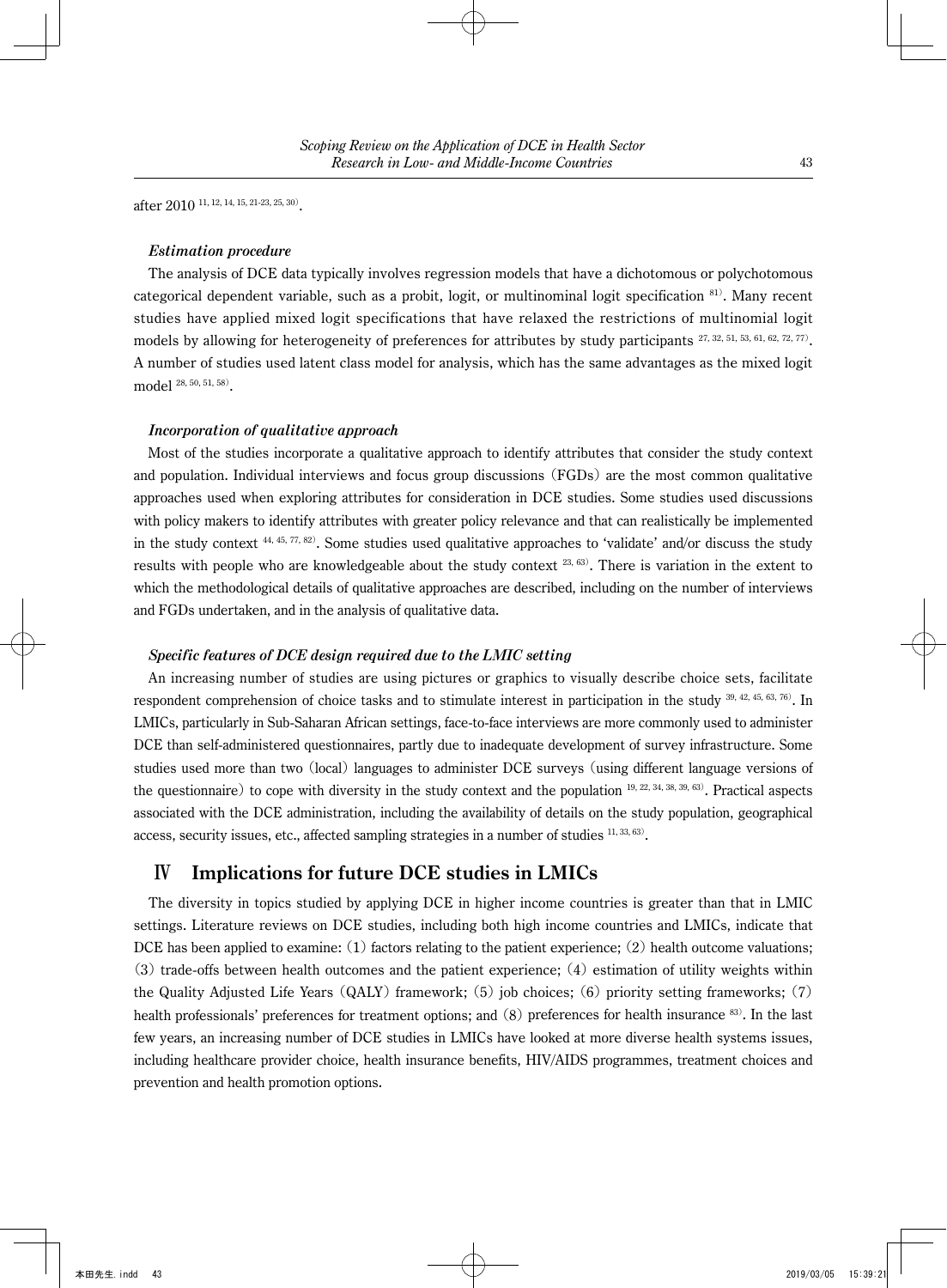While job preferences for health professions, particularly relating to the motivation and retention of health professionals in rural areas, is the area most studied by DCE in LMIC settings, specific cadres of health professionals have been less studied, such as CHWs. In spite of the high level of policy relevance in LMIC settings, application of DCEs to examine managerial issues, such as the preferences of health administrators for certain health interventions or health professionals' preferences for certain managerial tools in creating a favourable working environment, has not been undertaken in LMIC settings to date.

Application of the DCE approach in LMIC settings requires use of specific methodological features to adapt the approach to the study context and population  $84$ ). Features include: use of a qualitative measures to identify attributes that reflect the diversity and uniqueness of the study context; use of pictures / graphics to visually present choice sets; use of appropriate language(s) in the questionnaire; use of face-to-face interviews to administer DCE surveys; consideration of practical aspects in administering the study when determining sampling strategies. It is important to further investigate how these issues affect respondents' engagement, the face-validity of the method and subsequent study results. This is indispensable if study results are to be used to inform policy decision-making.

#### **Acknowledgement**

The authors are grateful to Ms Ying Wang and Mr Yuma Noritomo for their assistance in updating the review of relevant literature.

### **References**

- 1) Hensher DA, Rose JM, Greene WH: **Applied Choice Analysis: A Primer**. Cambridge, United Kingdom: Cambridge University Press; 2005.
- 2) Louviere J, Hensher D, Swait J: **Stated Choice Methods: Analysis and Application**, First edition edn. Cambridge, United Kingdom: Cambridge University Press; 2000.
- 3) Ryan M, Gerard K, Amaya-Amaya M (eds.): **Using Discrete Choice Experiments to Value Health and Health Care**. Dordrecht, the Netherlands: Springer; 2008.
- 4) Ryan M, Bate A, Eastmond CJ, Ludbrook A: **Use of discrete choice experiments to elicit preferences**. *Quality in Health Care* 2001, **10**(suppl 1): i55-i60.
- 5) Chomitz K, Setiadi G, Azwar A, Ismail N, Idiyarti: **What do doctors want? Developing incentives for doctors to serve in Indonesia's rural and remote areas**. In: *Policy Research Working Papers*. The World Bank; 1999.
- 6) Penn-Kekana L, Blaauw D, Tint KS, Monareng D, Chege J: **Nursing Staff Dynamics and Implications for Maternal Health Provision in Public Health Facilities in the Context of HIV/AIDS**. In. Johannesburg: Centre for Health Policy, School of Public Health, University of the Witwatersrand; 2005.
- 7) Hanson K, Jack W: **Incentives Could Induce Ethiopian Doctors And Nurses To Work In Rural Settings**. *Health Affairs* 2010, **29**(8): 1452-1460.
- 8) Mangham L, Hanson K: **Employment preferences of public sector nurses in Malawi: results from**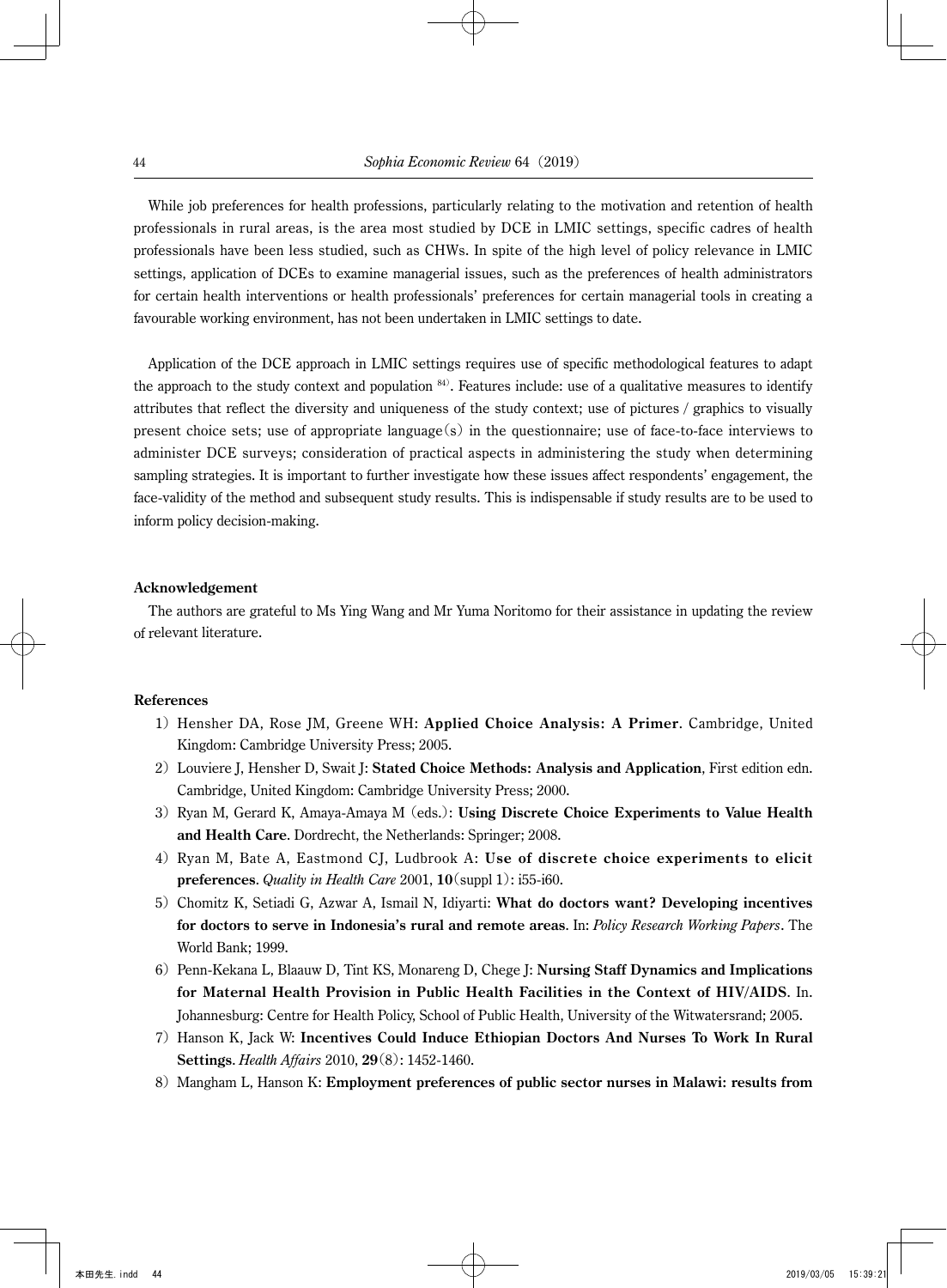**a discrete choice experiment**. *Tropical Medicine & International Health* 2008, **13**(12): 1433-1441.

- 9) Blaauw D, Erasmus E, Pagaiya N, Tangcharoensathein V, Mullei K, Mudhune S, Goodman C, English M, Lagarde M: **Policy interventions that attract nurses to rural areas: a multicountry discrete choice experiment**. *Bulletin of the World Health Organization* 2010, **88**(5): 350-356.
- 10) Kruk ME, Johnson JC, Gyakobo M, Agyei-Baffour P, Asabir K, Kotha SR, Kwansah J, Nakua E, Snow RC, Dzodzomenyo M: **Rural practice preferences among medical students in Ghana: a discrete choice experiment**. *Bulletin of the World Health Organization* 2010, **88**(5): 333-341.
- 11) Vujicic M, Alfano M, Ryan M, Wesseh S, Brown-Annan J: **Policy Options to Attract Nurses to Rural Liberia: Evidence From A Discrete Choice Experiment**. In: *Health, Nutrition and Population* (*HNP*) *Discussion Paper*. Washington, DC: The World Bank; 2010.
- 12) Vujicic M, Shengelia B, Alfano M, Thu HB: **Physician shortages in rural Vietnam: using a labor market approach to inform policy**. *Social Science & Medicine* 2011, **73**(7): 970-977.
- 13) Kolstad J: **How to make rural jobs more attractive to health workers. Findings from a discrete choice experiment in Tanzania**. *Health Economics* 2011, **20**(2): 196-211.
- 14) Huicho L, Miranda JJ, Diez-Canseco F, Lema C, Lescano AG, Lagarde M, Blaauw D: **Job preferences of nurses and midwives for taking up a rural job in Peru: a discrete choice experiment**. *PloS One* 2012, **7**(12): e50315.
- 15) Miranda JJ, Diez-Canseco F, Lema C, Lescano AG, Lagarde M, Blaauw D, Huicho L: **Stated preferences of doctors for choosing a job in rural areas of Peru: a discrete choice experiment**. *PloS One* 2012, **7**(12): e50567.
- 16) Rockers P, Jaskiewicz W, Wurts L, Kruk M, Mgomella G, Ntalazi F, Tulenko K: **Preferences for working in rural clinics among trainee health professionals in Uganda: a discrete choice experiment**. *BMC Health Services Research* 2012, **12**: 212.
- 17) Ageyi-Baffour P, Rominski S, Nakua E, Gyakobo M, Lori JR: **Factors that influence midwifery students in Ghana when deciding where to practice: a discrete choice experiment**. *BMC Medical Education* 2013, **13**: 64.
- 18) Lagarde M, Pagaiya N, Tangcharoensathian V, Blaauw D: **One size does not fit all: investigating doctors' stated preference heterogeneity for job incentives to inform policy in Thailand**. *Health Economics* 2013, **22**(12): 1452-1469.
- 19) Rao KD, Ryan M, Shroff Z, Vujicic M, Ramani S, Berman P: **Rural clinician scarcity and job preferences of doctors and nurses in India: a discrete choice experiment**. *PloS One* 2013, **8**(12): e82984.
- 20) Rockers PC, Jaskiewicz W, Kruk ME, Phathammavong O, Vangkonevilay P, Paphassarang C, Phachanh IT, Wurts L, Tulenko K: **Differences in preferences for rural job postings between nursing students and practicing nurses: evidence from a discrete choice experiment in Lao People's Democratic Republic**. *Human Resources for Health* 2013, **11**: 22.
- 21) Yaya Bocoum F, Koné E, Kouanda S, Yaméogo WME, Bado AR: **Which incentive package will retain regionalized health personnel in Burkina Faso: a discrete choice experiment**. *Human Resources for Health* 2014, **12**(Suppl 1): S7.
- 22) Brunie A, Wamala-Mucheri P, Otterness C, Akol A, Chen M, Bufumbo L, Weaver M: **Keeping**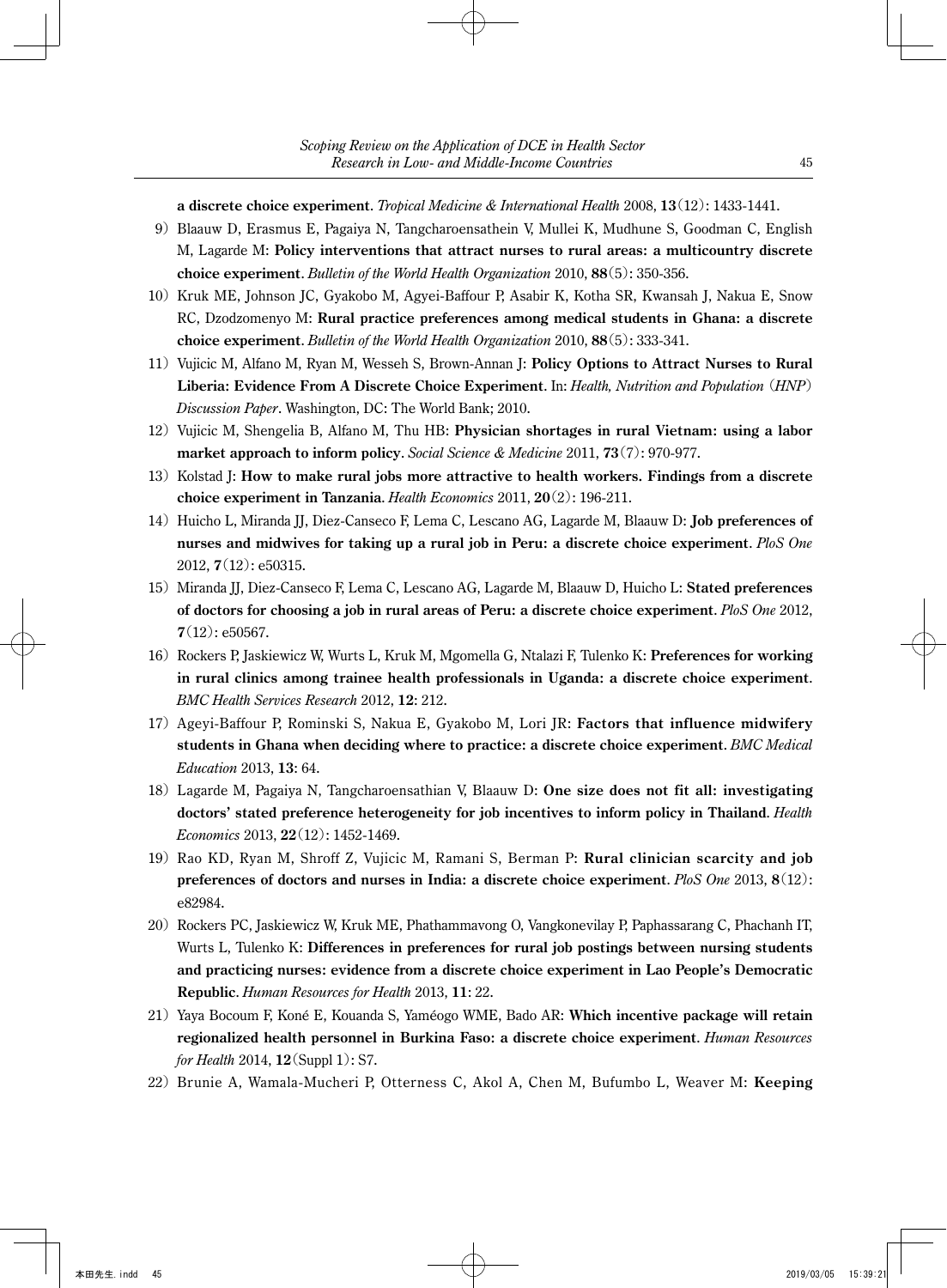**community health workers in Uganda motivated: key challenges, facilitators, and preferred program inputs**. *Global Health Science and Practice* 2014, **2**(1): 103-116.

- 23) Honda A, Vio F: **Incentives for non-physician health professionals to work in the rural and remote areas of Mozambique--a discrete choice experiment for eliciting job preferences**. *Human Resources for Health* 2015, **13**: 23.
- 24) Kunaviktikul W, Chitpakdee B, Srisuphan W, Bossert T: **Preferred choice of work setting among nurses in Thailand: A discrete choice experiment**. *Nursing & Health Sciences Sci* 2015, **17**(1): 126-133.
- 25) Kasteng F, Settumba S, Kallander K, Vassall A: **Valuing the work of unpaid community health workers and exploring the incentives to volunteering in rural Africa**. *Health Policy and Planning* 2015.
- 26) Robyn PJ, Shroff Z, Zang OR, Kingue S, Djienouassi S, Kouontchou C, Sorgho G: **Addressing health workforce distribution concerns: a discrete choice experiment to develop rural retention strategies in Cameroon**. *International Journal of Health Policy and Management* 2015, **4**(3): 169-180.
- 27) Efendi F, Chen CM, Nursalam N, Andriyani NW, Kurniati A, Nancarrow SA: **How to attract health students to remote areas in Indonesia: a discrete choice experiment**. *International Journal of Health Planning and Management* 2016, **31**(4): 430-445.
- 28) Mandeville KL, Ulaya G, Lagarde M, Muula AS, Dzowela T, Hanson K: **The use of specialty training to retain doctors in Malawi: A discrete choice experiment**. *Social Science & Medicine* 2016, **169**: 109-118.
- 29) Shiratori S, Agyekum EO, Shibanuma A, Oduro A, Okawa S, Enuameh Y, Yasuoka J, Kikuchi K, Gyapong M, Owusu-Agyei S et al: **Motivation and incentive preferences of community health officers in Ghana: an economic behavioral experiment approach**. *Human Resources for Health* 2016, **14**(1): 53.
- 30) Smitz MF, Witter S, Lemiere C, Eozenou PH, Lievens T, Zaman RU, Engelhardt K, Hou X: **Understanding Health Workers' Job Preferences to Improve Rural Retention in Timor-Leste: Findings from a Discrete Choice Experiment**. *PloS One* 2016, **11**(11): e0165940.
- 31) Takemura T, Kielmann K, Blaauw D: **Job preferences among clinical officers in public sector facilities in rural Kenya: a discrete choice experiment**. *Human Resources for Health* 2016, **14** : 1.
- 32) Liu S, Li S, Yang R, Liu T, Chen G: **Job preferences for medical students in China: A discrete choice experiment**. *Medicine* 2018, **97**(38): e12358.
- 33) Hanson K, McPake B, Nakamba P, Archard L: **Preferences for hospital quality in Zambia: results from a discrete choice experiment**. *Health Economics* 2005, **14**(7): 687-701.
- 34) Kruk ME, Paczkowski M, Tegegn A, Tessema F, Hadley C, Asefa M, Galea S: **Women's preferences for obstetric care in rural Ethiopia: a population-based discrete choice experiment in a region with low rates of facility delivery**. *Journal of Epidemiology and Community Health* 2010, **64**(11): 984-988.
- 35) Kruk ME, Paczkowski M, Mbaruku G, de Pinho H, Galea S: **Women's preferences for place of delivery in rural Tanzania: a population-based discrete choice experiment**. *American Journal of Public Health* 2009, **99**(9): 1666-1672.
- 36) Kruk ME, Rockers PC, Tornorlah Varpilah S, Macauley R: **Population preferences for health care in liberia: insights for rebuilding a health system**. *Health Services Research* 2011, **46**(6pt2):2057-2078.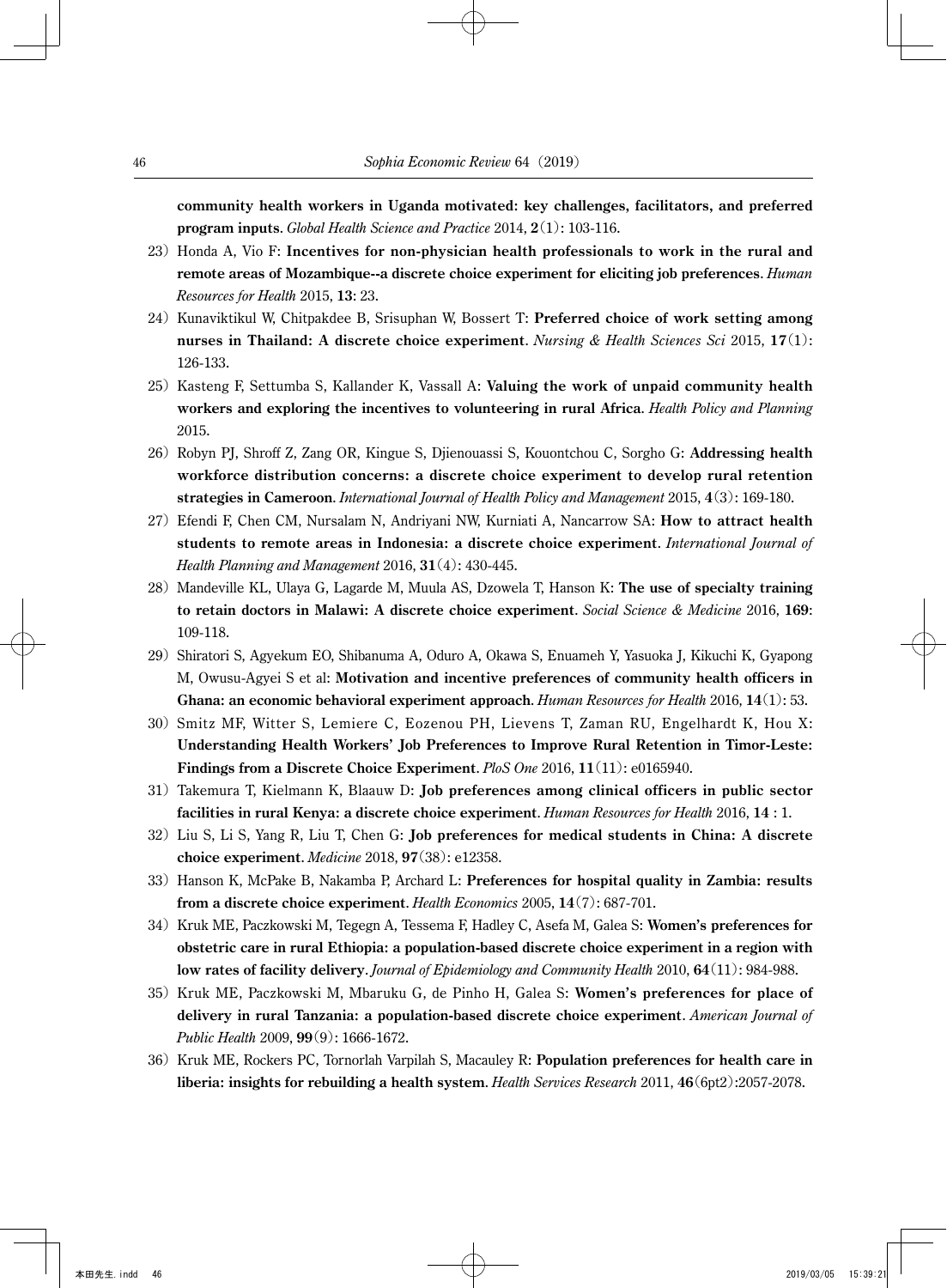- 37) Diaby V, Die Kakou H, Lachaine J: **Eliciting preferences for reimbursed drugs selection criteria in Cote d'Ivoire**. *Patient* 2011, **4**(2): 125-131.
- 38) Paczkowski MM, Kruk ME, Tessema F, Tegegn A, Galea S: **Depressive symptoms and posttraumatic stress disorder as determinants of preference weights for attributes of obstetric care among Ethiopian women**. *PloS One* 2012, **7**(10): e46788.
- 39) Terris-Prestholt F, Hanson K, MacPhail C, Vickerman P, Rees H, Watts C: **How much demand for New HIV prevention technologies can we really expect? Results from a discrete choice experiment in South Africa**. *PloS One* 2013, **8**(12): e83193.
- 40) Ostermann J, Njau B, Brown DS, Muhlbacher A, Thielman N: **Heterogeneous HIV testing preferences in an urban setting in Tanzania: results from a discrete choice experiment**. *PloS One* 2014, **9**(3): e92100.
- 41) Agyei-Baffour P, Boahemaa MY, Addy EA: **Contraceptive preferences and use among auto artisanal workers in the informal sector of Kumasi, Ghana: a discrete choice experiment**. *Reproductive Health* 2015, **12**: 32.
- 42) Michaels-Igbokwe C, Lagarde M, Cairns J, Terris-Prestholt F: **Designing a package of sexual and reproductive health and HIV outreach services to meet the heterogeneous preferences of young people in Malawi: results from a discrete choice experiment**. *Health Economics Review* 2015, **5**: 9.
- 43) Augustovski F, Beratarrechea A, Irazola V, Rubinstein F, Tesolin P, Gonzalez J, Lencina V, Scolnik M, Waimann C, Navarta D et al: **Patient preferences for biologic agents in rheumatoid arthritis: a discrete-choice experiment**. *Value in Health* 2013, **16**(2): 385-393.
- 44) Kruk ME, Riley PL, Palma AM, Adhikari S, Ahoua L, Arnaldo C, Belo DF, Brusamento S, Cumba LI, Dziuban EJ et al: **How Can the Health System Retain Women in HIV Treatment for a Lifetime? A Discrete Choice Experiment in Ethiopia and Mozambique**. *PloS One* 2016, **11**(8): e0160764.
- 45) Larson E, Vail D, Mbaruku GM, Kimweri A, Freedman LP, Kruk ME: **Moving Toward Patient-Centered Care in Africa: A Discrete Choice Experiment of Preferences for Delivery Care among 3,003 Tanzanian Women**. *PloS One* 2015, **10**(8): e0135621.
- 46) Medina-Lara A, Mujica-Mota RE, Kunkwenzu ED, Lalloo DG: **Stated preferences for anti-malarial drug characteristics in Zomba, a malaria endemic area of Malawi**. *Malaria Journal* 2014, **13**:259.
- 47) Kohler RE, Gopal S, Lee CN, Weiner BJ, Reeve BB, Wheeler SB: **Breast Cancer Knowledge, Behaviors, and Preferences in Malawi: Implications for Early Detection Interventions From a Discrete Choice Experiment**. *Journal of Global Oncology* 2017, **3**(5): 480-489.
- 48) Mazzoni A, Althabe F, Gutierrez L, Gibbons L, Liu NH, Bonotti AM, Izbizky GH, Ferrary M, Viergue N, Vigil SI et al: **Women's preferences and mode of delivery in public and private hospitals: a prospective cohort study**. *BMC Pregnancy and Childbirth* 2016, **16**: 34.
- 49) Newman PA, Cameron MP, Roungprakhon S, Tepjan S, Scarpa R: **Acceptability and Preferences for Hypothetical Rectal Microbicides among a Community Sample of Young Men Who Have Sex with Men and Transgender Women in Thailand: A Discrete Choice Experiment**. *AIDS and Behavior* 2016, **20**(11): 2588-2601.
- 50) Quaife M, Terris-Prestholt F, Eakle R, Cabrera Escobar MA, Kilbourne-Brook M, Mvundura M, Meyer-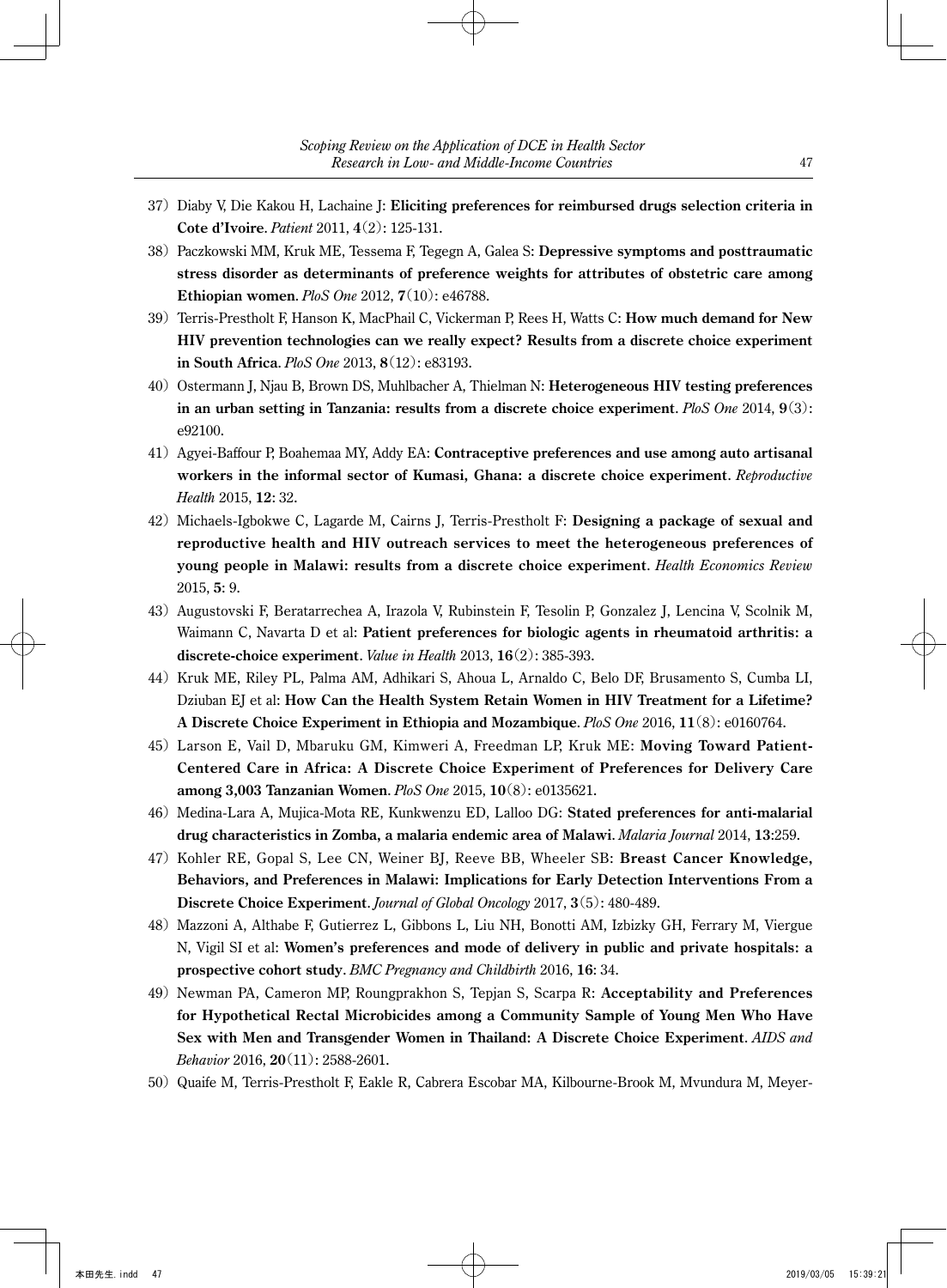Rath G, Delany-Moretlwe S, Vickerman P: **The cost-effectiveness of multi-purpose HIV and pregnancy prevention technologies in South Africa**. *Journal of the International AIDS Society* 2018, **21**(3).

- 51) Tang C, Xu J, Zhang M: **The choice and preference for public-private health care among urban residents in China: evidence from a discrete choice experiment**. *BMC Health Services Research* 2016, **16**(1): 580.
- 52) Cernauskas V, Angeli F, Jaiswal AK, Pavlova M: **Underlying determinants of health provider choice in urban slums: results from a discrete choice experiment in Ahmedabad, India**. *BMC Health Services Research* 2018, **18**(1): 473.
- 53) Lungu EA, Guda Obse A, Darker C, Biesma R: **What influences where they seek care? Caregivers' preferences for under-five child healthcare services in urban slums of Malawi: A discrete choice experiment**. *PloS One* 2018, **13**(1): e0189940.
- 54) Pan SW, Durvasula M, Ong JJ, Liu C, Tang W, Fu H, Wei C, Wang C, Terris-Prestholt F, Tucker JD: **No Place Like Home? Disentangling Preferences for HIV Testing Locations and Services Among Men Who Have Sex with Men in China**. *AIDS and Behavior* 2018.
- 55) Rahimi F, Rasekh HR, Abbasian E, Peiravian F, Etemadifar M, Ashtari F, Sabzghabaee AM, Amirsadri MR: **Patient preferences for Interferon-beta in Iran: A discrete choice experiment**. *PloS One* 2018, **13**(3): e0193090.
- 56) Safarnejad A, Pavlova M, Son VH, Phuong HL, Groot W: **Criteria for prioritization of HIV programs in Viet Nam: a discrete choice experiment**. *BMC Health Services Research* 2017, **17**(1): 719.
- 57) Strauss M, George G, Mantell JE, Romo ML, Mwai E, Nyaga EN, Odhiambo JO, Govender K, Kelvin EA: **Stated and revealed preferences for HIV testing: can oral self-testing help to increase uptake amongst truck drivers in Kenya?** *BMC Public Health* 2018, **18**(1): 1231.
- 58) Minnis AM, Browne EN, Boeri M, Agot K, van der Straten A, Ahmed K, Weinrib R, Mansfield C: **Young women's stated preferences for biomedical HIV prevention: results of a discrete choice experiment in Kenya and South Africa**. *Journal of Acquired Immune Deficiency Syndromes* 2019, **80**(4): 394-403.
- 59) Strauss M, George G, Lansdell E, Mantell JE, Govender K, Romo M, Odhiambo J, Mwai E, Nyaga EN, Kelvin EA: **HIV testing preferences among long distance truck drivers in Kenya: a discrete choice experiment**. *AIDS Care* 2018, **30**(1): 72-80.
- 60) Strauss M, George GL, Rhodes BD: **Determining Preferences Related to HIV Counselling and Testing Services Among High School Learners in KwaZulu-Natal: A Discrete Choice Experiment**. *AIDS and Behavior* 2018, **22**(1): 64-76.
- 61) Wijnen BFM, Van Engelen R, Ostermann J, Muhlbacher A, Hendriks AFW, Conde R, Gonzalez JGR, Govers MJG, Evers S, Hiligsmann M: **A discrete choice experiment to investigate patient preferences for HIV testing programs in Bogota, Colombia**. *Expert Review of Pharmacoeconomics & Outcomes Research* 2018: 1-7.
- 62) Zanolini A, Sikombe K, Sikazwe I, Eshun-Wilson I, Somwe P, Bolton Moore C, Topp SM, Czaicki N, Beres LK, Mwamba CP et al: **Understanding preferences for HIV care and treatment in Zambia: Evidence from a discrete choice experiment among patients who have been lost to follow-up**.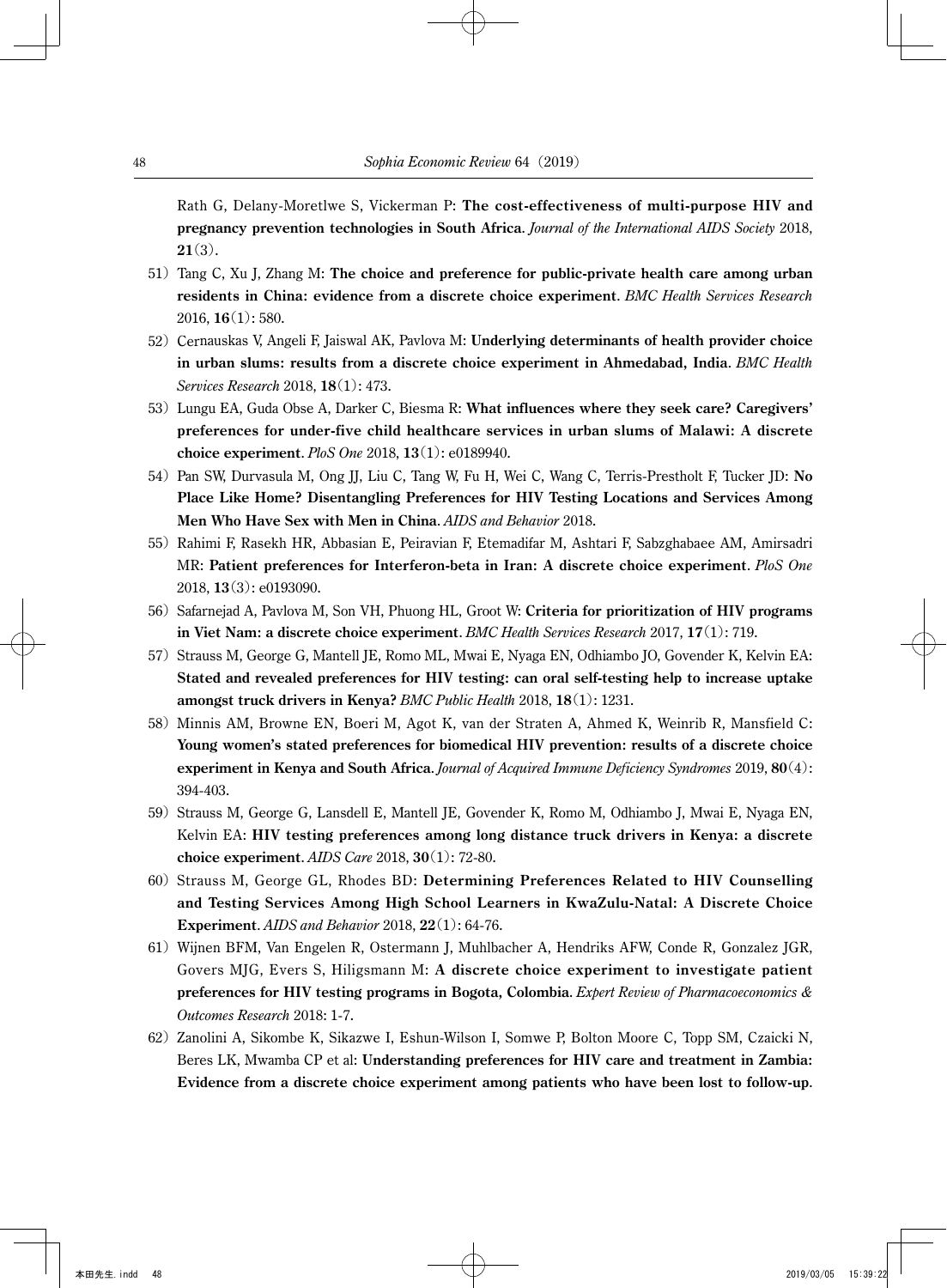*PLoS Medicine* 2018, **15**(8): e1002636.

- 63) Honda A, Ryan M, van Niekerk R, McIntyre D: **Improving the public health sector in South Africa: eliciting public preferences using a discrete choice experiment**. *Health Policy and Planning* 2015, **30**(5): 600-611.
- 64) Baltussen R, Stolk E, Chisholm D, Aikins M: **Towards a multi-criteria approach for priority setting: an application to Ghana**. *Health Economics* 2006, **15**(7): 689-696.
- 65) Baltussen R, ten Asbroek AH, Koolman X, Shrestha N, Bhattarai P, Niessen LW: **Priority setting using multiple criteria: should a lung health programme be implemented in Nepal?** *Health Policy and Planning* 2007, **22**(3): 178-185.
- 66) Jehu-Appiah C, Baltussen R, Acquah C, Aikins M, Amah d'Almeida S, Bosu WK, Koolman X, Lauer J, Osei D, Adjei S: **Balancing Equity and Efficiency in Health Priorities in Ghana: The Use of Multicriteria Decision Analysis**. *Value in Health* 2008, **11**(7): 1081-1087.
- 67) Mirelman A, Mentzakis E, Kinter E, Paolucci F, Fordham R, Ozawa S, Ferraz M, Baltussen R, Niessen LW: **Decision-making criteria among national policymakers in five countries: a discrete choice experiment eliciting relative preferences for equity and efficiency**. *Value in Health* 2012, **15**(3): 534-539.
- 68) Youngkong S, Baltussen R, Tantivess S, Koolman X, Teerawattananon Y: **Criteria for priority setting of HIV/AIDS interventions in Thailand: a discrete choice experiment**. *BMC Health Services Research* 2010, **10**: 197.
- 69) Buttorff C, Trujillo AJ, Diez-Canseco F, Bernabe-Ortiz A, Miranda JJ: **Evaluating consumer preferences for healthy eating from Community Kitchens in low-income urban areas: A discrete choice experiment of Comedores Populares in Peru**. *Social Science & Medicine* 2015, **140**: 1-8.
- 70) Minh HV, Chung le H, Giang KB, Duc DM, Hinh ND, Mai VQ, Cuong NM, Manh PD, Duc HA, Yang JC: **Potential Impact of Graphic Health Warnings on Cigarette Packages in Reducing Cigarette Demand and Smoking-Related Deaths in Vietnam**. *Asian Pacific Journal of Cancer Prevention* 2016, **17**(S1): 85-90.
- 71) Gingrich CD, Ricotta E, Kahwa A, Kahabuka C, Koenker H: **Demand and willingness-to-pay for bed nets in Tanzania: results from a choice experiment**. *Malaria Journal* 2017, **16**(1): 285.
- 72) Guo N, Zhang G, Zhu D, Wang J, Shi L: **The effects of convenience and quality on the demand for vaccination: Results from a discrete choice experiment**. *Vaccine* 2017, **35**(21): 2848-2854.
- 73) Kim HY, Dowdy DW, Martinson NA, Kerrigan D, Tudor C, Golub J, Bridges JFP, Hanrahan CF: **Maternal Motivation to Take Preventive Therapy in Antepartum and Postpartum Among HIV-Positive Pregnant Women in South Africa: A Choice Experiment**. *AIDS and Behavior* 2018.
- 74) Lagarde M, Paintain LS, Antwi G, Jones C, Greenwood B, Chandramohan D, Tagbor H, webster J: **Evaluating health workers' potential resitance to new interventions: a role for discrete choice experiment**. *PLoS One* 2011, **6**(8): e23588.
- 75) Robyn PJ, Barnighausen T, Souares A, Savadogo G, Bicaba B, Sie A, Sauerborn R: **Health worker preferences for community-based health insurance payment mechanisms: a discrete choice experiment**. *BMC Health Services Research* 2012, **12** : 159.